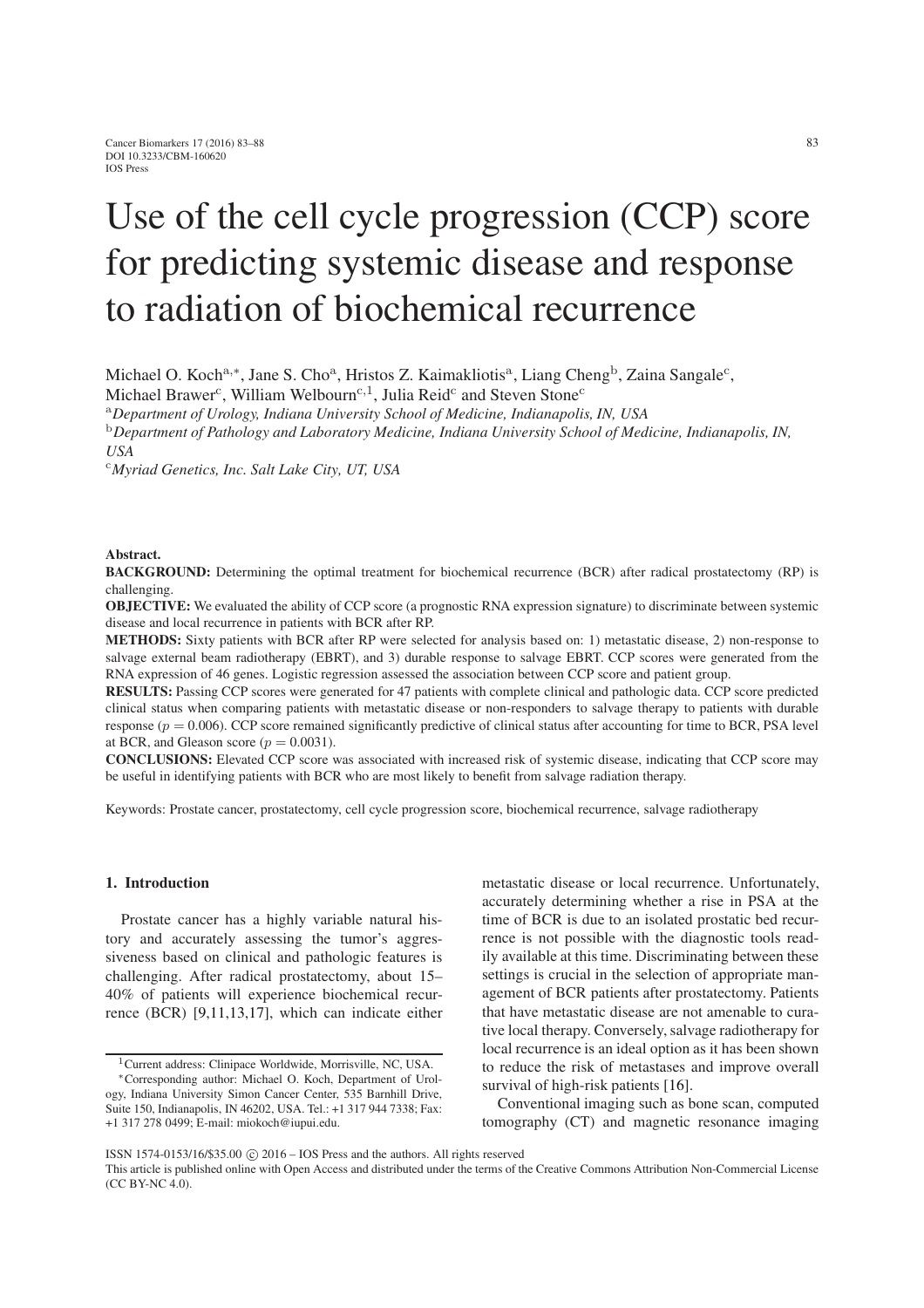(MRI) lack the sensitivity to detect specific sites of metastatic disease, especially in patients with PSA less than 10 mg/ml [\[7\]](#page-4-2). Clinical parameters such as time to BCR, PSA doubling time and Gleason score can help to stratify risk of metastatic disease, but their predictive power is limited [\[10,](#page-4-3)[19\]](#page-5-3). Using an algorithm that combines Gleason score and time to recurrence, men can be stratified into risk groups of 82% versus 31% of being free of metastatic disease 5 years after BCR [\[13\]](#page-5-0). Moreover, PSA doubling time requires a period of observation, which may result in missing the window of curability with effective salvage radiotherapy.

Variation in the expression of cell cycle progression (CCP) genes has been shown to predict the behavior of a diverse array of cancers including breast, lung, and brain [\[12,](#page-5-4)[15](#page-5-5)[,20\]](#page-5-6). Furthermore, the CCP score, which is a grading system based on measuring the RNA expression of 31 CCP genes and 15 housekeeping genes, has been associated with prostate cancer outcomes [\[1,](#page-4-4)[3](#page-4-5)[–5](#page-4-6)[,8\]](#page-4-7).

We evaluated the ability of the CCP score to discriminate between systemic disease (as defined by either metastasis or poor response to salvage radiation) from local recurrence in the setting of BCR after radical prostatectomy (indicated by durable response to salvage radiotherapy) in this pilot study.

## 2. Materials and methods

After Institutional Review Board approval, a retrospective analysis was performed of all patients treated with radical prostatectomy as primary therapy for prostate cancer in our institutional prostate cancer database between 1995 and 2010. We identified all patients for which we had radical prostatectomy paraffin embedded slides that had a BCR and either developed metastatic disease or received external beam salvage radiotherapy with at least 2 years of followup. A cohort of 60 BCR patients was initially identified. BCR was defined as post-operative PSA greater than 0.2 mg/ml [\[2\]](#page-4-8) and patients were categorized into one of the following three groups: 1) metastatic disease, 2) non-response to salvage external beam radiotherapy (EBRT) and 3) durable response to salvage EBRT. The metastatic disease cohort included patients with lymph node involvement at the time of surgery or patients who developed evidence of metastasis on bone scan, CT or MRI postoperatively, which were obtained when PSA reached 10 ng/ml or when they presented with symptoms. Imaging was also obtained in all patients prior to initiation of salvage radiation. Nonresponse patients either had no evidence of biochemical response to salvage EBRT or had two consecutive rises in PSA above 0.1 ng/ml after nadir in subsequent follow-up. Durable response patients maintained a PSA *<* 0.1 ng/ml throughout the study time period with a minimum of two years of follow-up. Patients with a history of adjuvant radiation were excluded.

A board certified pathologist (LC) identified tissue blocks that contained the highest Gleason score which also corresponded to the tumor lesion with the largest diameter. The specimens were then analyzed at Myriad Genetics, Inc. where the selected carcinoma region was macro-dissected, de-paraffinized and RNA extracted according to previously described methods [\[5\]](#page-4-6). CCP scores were derived from the expression of 31 previously described CCP genes normalized by the expression of 15 housekeeper genes. Exclusion criteria included insufficient tissue or poor quality RNA resulting in non-passing CCP scores [\[5\]](#page-4-6).

#### *2.1. Statistical methods*

A statistical plan was developed prior to data collection and analysis. Logistic regression models were used to evaluate the association of binary outcome with covariates. Effect size was measured by the odds ratio (OR) per one unit change in a given covariate of interest, with a 95% Wald-type confidence interval (CI). Profile likelihood CIs were calculated for multivariate subset analysis in consideration of the small sample size. Firth's penalized profile likelihood procedure was used for univariate tests of contingency tables with an empty cell. The CCP score was considered continuous and rounded to one decimal place for all analyses. Using the D'Amico risk classification, pathologic Gleason score was considered a 3-level categorical variable for logistic regression modeling, but was converted to integer scoring for calculation of the Pearson correlation coefficient with CCP.

We based all inference on two-sided *p*-values with significance level 0.05. Statistical analysis was carried out at Myriad within the R (version 3.0.1, May 2013; R Development Core Team) software environment.

## 3. Results

Prostatectomy specimens from 60 patients were sub-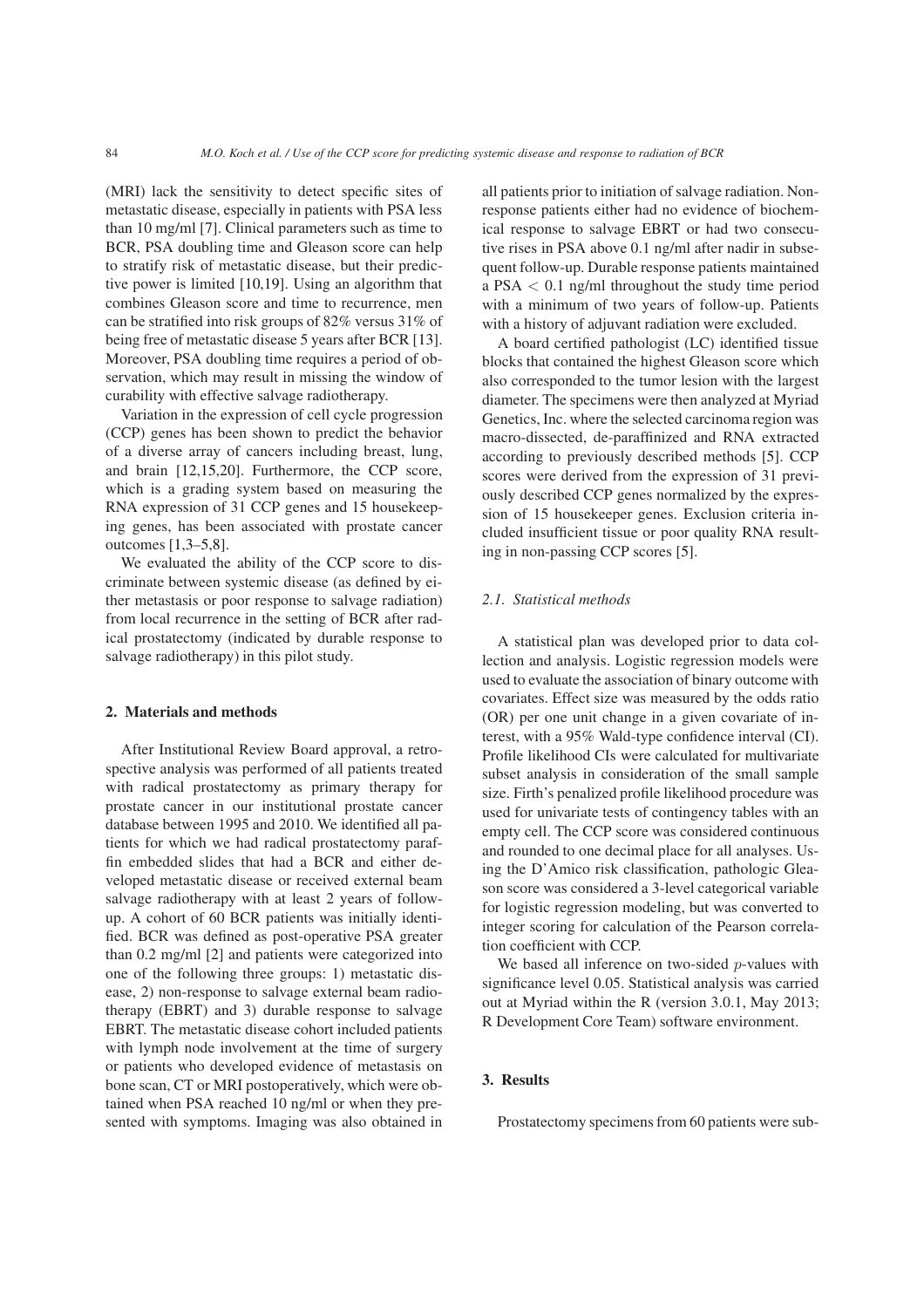| Chineal characteristics among the +7 engloic patients with passing CCT scores |                             |                         |                           |  |  |  |  |
|-------------------------------------------------------------------------------|-----------------------------|-------------------------|---------------------------|--|--|--|--|
| Variable                                                                      | Outcome*                    |                         |                           |  |  |  |  |
|                                                                               | Metastatic disease $N = 22$ | Non-responders $N = 14$ | Durable response $N = 11$ |  |  |  |  |
| CCP score                                                                     | 0.6(0.1, 1.0)               | $0.4(-0.2, 0.6)$        | $-0.3(-0.6, 0.0)$         |  |  |  |  |
| Age at surgery (years)                                                        | 61(56, 66)                  | 58 (55, 62)             | 58 (56, 62)               |  |  |  |  |
| Pre-surgical PSA (ng/ml)                                                      | 10.5(8.0, 15.5)             | 6.5(5.0, 9.8)           | 11.0(5.5, 17.0)           |  |  |  |  |
| Pathologic stage                                                              |                             |                         |                           |  |  |  |  |
| pT2                                                                           | 3(14%)                      | 4(29%)                  | 3(27%)                    |  |  |  |  |
| pT3                                                                           | 19 (86%)                    | 10(71%)                 | 8(73%)                    |  |  |  |  |
| Pathologic Gleason score                                                      |                             |                         |                           |  |  |  |  |
| $<$ 7                                                                         | 2(9%)                       | 2(14%)                  | 1(9%)                     |  |  |  |  |
| 7                                                                             | 8(36%)                      | $7(50\%)$               | $10(91\%)$                |  |  |  |  |
| >7                                                                            | 12(55%)                     | 5(36%)                  | $0(0\%)$                  |  |  |  |  |
| Extra-capsular extension                                                      | 18 (82%)                    | $9(69\%)**$             | 8(73%)                    |  |  |  |  |
| Seminal vesicle involvement                                                   | 7(32%)                      | 3(21%)                  | 2(18%)                    |  |  |  |  |
| Positive margins                                                              | 14 (64%)                    | 5(36%)                  | 6(55%)                    |  |  |  |  |
| Lymph node invasion                                                           | 6(22%)                      | $0(0\%)\dagger$         | $1(11\%)$ ††              |  |  |  |  |
| Time from surgery to BCR (months)                                             | 12(4, 24)                   | 12(1, 22)               | 0(0, 21)                  |  |  |  |  |
| PSA at BCR (ng/ml)                                                            | 0.31(0.20, 1.0)             | 0.14(0.07, 0.42)        | 0.19(0.16, 0.26)          |  |  |  |  |

Table 1 Clinical characteristics among the 47 eligible patients with passing CCP scores

\*Summary Measures are Median (IQR) for continuous variables and Counts (Column %) for categorical variables. \*\**N* = 13, due to 1 patient missing status for extra-capsular extension. <sup>†</sup>*N* = 13, due to 1 patient missing data for lymph node invasion. <sup>††</sup>*N* = 9, due to 2 patients missing data for lymph node invasion.



Fig. 1. Distribution of CCP scores by outcome group: (A) metastatic disease *N* = 22; (B) non-responders to EBRT *N* = 14; (C) durable response to EBRT  $N = 11$ .

mitted for CCP gene expression assay. Five patients were excluded from the study for failing to meeting clinical eligibility requirements or because of incomplete clinical data. Sample blocks from 3 patients contained insufficient tumor for assay and 6 patients did not have passing CCP scores. Ultimately, 47 patients were eligible for analysis. Clinical characteristics and demographics of eligible patients are shown in Table 1. Pathologic Gleason scores tended to be higher among patients who had either metastatic disease (55% had Gleason *>* 7) or were non-responders to EBRT (36% had Gleason *>* 7) compared to patients with durable response to EBRT. Median follow-up time for the final cohort was 113 months.

The distributions of CCP score appeared similar between patients with confirmed metastatic disease and EBRT non-responders (Fig. 1). All patients in the durable response group had a CCP score less than 1 and while 73% of the durable responders had a CCP score of less than 0, only 55% of the non-durable responders and 18% of the metastatic disease patients had scores this low.

On univariate logistic regression analysis with binary outcome of metastatic disease and non-responders to salvage EBRT versus the durable response group (Table 2), pathologic Gleason score ( $p = 0.0073$ ) and CCP score  $(p = 0.006)$  were significantly associated with outcome. The CCP score had an odds ratio (OR) of 3.72 for each one-unit change in the CCP score (95% CI for OR, 1.29, 10.7). There were no significant interactions between CCP score and any other covariate in predicting outcome ( $p \ge 0.08$ ,  $p = 0.08$  specifically for time from surgery to BCR), and the CCP score was weakly correlated with each of the considered clinical characteristics.

After adjusting for time from surgery to BCR, PSA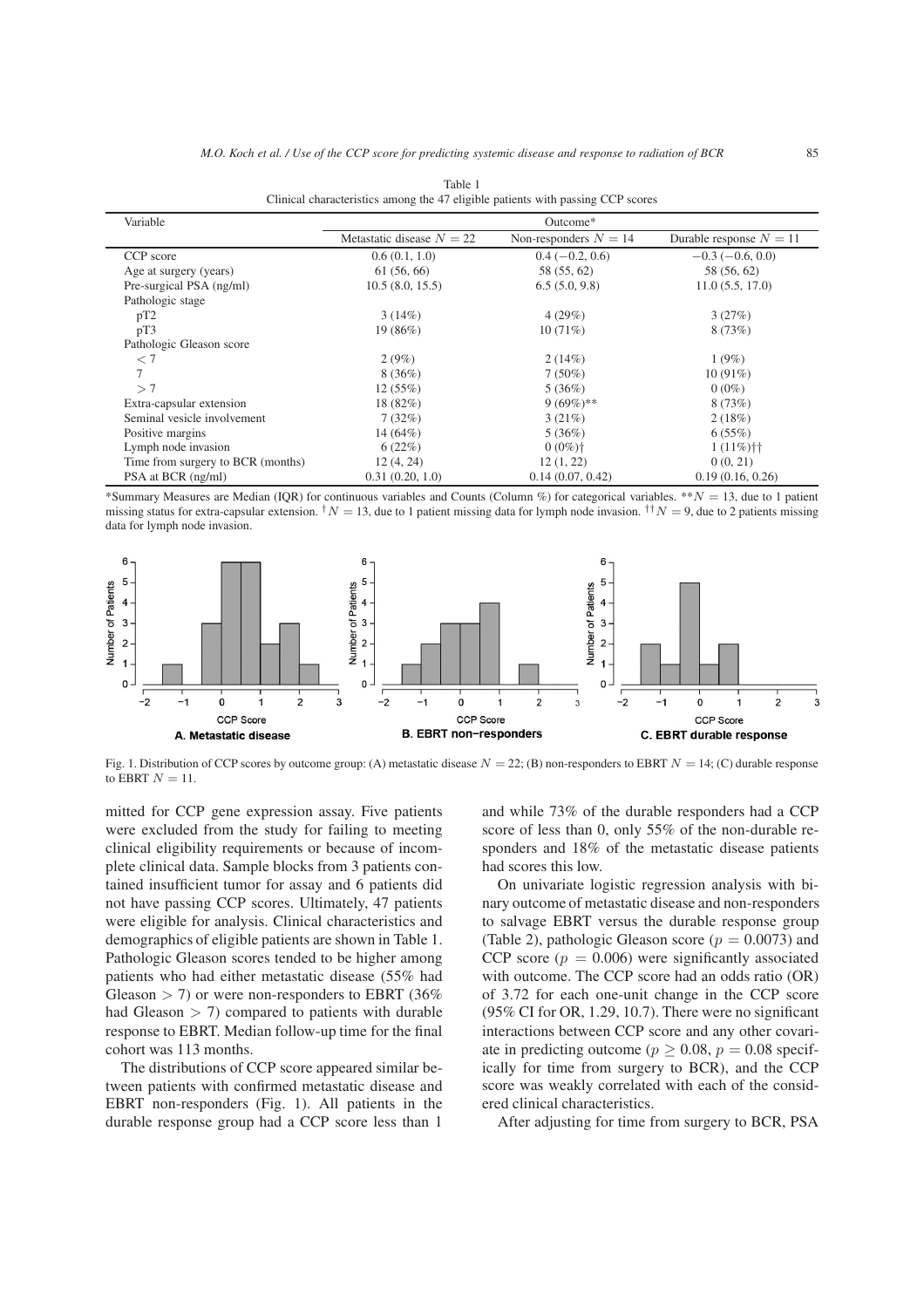| Univariate logistic regression models of binary outcome (metastatic disease or non-responders versus durable response) |                       |                    |                                   |            |                                       |  |  |
|------------------------------------------------------------------------------------------------------------------------|-----------------------|--------------------|-----------------------------------|------------|---------------------------------------|--|--|
| Variable                                                                                                               | Number of<br>patients | Odds ratio<br>(OR) | 95% confidence<br>interval for OR | $P$ -value | Pearson correlation<br>with CCP score |  |  |
| CCP score                                                                                                              | 47                    | 3.72               | (1.29, 10.7)                      | 0.0060     | 1.00                                  |  |  |
| Age at surgery                                                                                                         | 47                    | 1.03               | (0.93, 1.13)                      | 0.59       | 0.21                                  |  |  |
| $Ln(1 + pre-surgical PSA)$                                                                                             | 47                    | 0.90               | (0.33, 2.43)                      | 0.83       | $-0.13$                               |  |  |
| Pathologic stage                                                                                                       |                       |                    |                                   |            |                                       |  |  |
| pT2                                                                                                                    | 10                    | $1.00$ (ref)       | ref                               |            |                                       |  |  |
| pT3                                                                                                                    | 37                    | 1.55               | (0.33, 7.41)                      | 0.59       | 0.26                                  |  |  |
| Pathologic Gleason scoret                                                                                              |                       |                    |                                   |            |                                       |  |  |
| $<$ 7                                                                                                                  | 5                     | $1.00$ (ref)       | ref                               |            |                                       |  |  |
| 7                                                                                                                      | 25                    | 0.49               | (0.04, 3.19)                      | 0.0073     | 0.29                                  |  |  |
| >7                                                                                                                     | 17                    | 11.7               | (0.53, >100)                      |            |                                       |  |  |
| Extra-capsular extension*                                                                                              | 35                    | 1.27               | (0.27, 5.93)                      | 0.77       | 0.26                                  |  |  |
| Seminal vesicle invasion                                                                                               | 12                    | 1.73               | (0.32, 9.45)                      | 0.51       | 0.17                                  |  |  |
| Positive margins                                                                                                       | 25                    | 0.93               | (0.24, 3.61)                      | 0.92       | 0.20                                  |  |  |
| Lymph node invasion $**\ddagger$                                                                                       |                       | 1.25               | (0.21, 13.2)                      | 0.82       | 0.19                                  |  |  |
| Time from surgery to BCR                                                                                               | 47                    | 1.03               | (0.98, 1.08)                      | 0.23       | $-0.05$                               |  |  |
| $Ln(1 + PSA at BCR)$                                                                                                   | 47                    | 3.71               | (0.31, 44.0)                      | 0.23       | 0.12                                  |  |  |

Table 2 Univariate logistic regression models of binary outcome (metastatic disease or non-responders versus durable response)

\*1 patient missing status for extra-capsular extension. \*\*3 patients missing status for lymph node invasion. ‡OR, 95% CI for OR, and *p*-value are based upon Firth's penalized profile likelihood.

Table 3 Multivariate logistic regression model of binary outcome (metastatic disease or non-responders versus durable response) with predictors CCP score, pathologic Gleason score, time to BCR, and PSA at BCR

| Variable                 | Odds         | 95%              | $P$ -value |
|--------------------------|--------------|------------------|------------|
|                          | ratio        | confidence       |            |
|                          | (OR)         | interval for OR* |            |
| CCP score                | 10.4         | (2.05, 90.1)     | 0.0031     |
| Pathologic Gleason score |              |                  |            |
| $<$ 7                    | $1.00$ (ref) | ref              | 0.0016     |
| 7                        | 0.08         | (0.00, 1.31)     |            |
| >7                       | >100         | (0.23, > 100)    |            |
| Time from surgery to BCR | 1.01         | (0.96, 1.08)     | 0.70       |
| $Ln(1 + PSA at BCR)$     | 2.56         | (0.16, 135)      | 0.55       |

\*Confidence intervals fit by profile likelihood.

at BCR, and Gleason score in a multivariate logistic regression model (Table 3), the CCP score remained significantly associated with outcome (OR per one unit change in score = 10.4, 95% CI 2.05, 90.1,  $p =$ 0.0031). When comparing patients with metastatic disease or no response to salvage EBRT to durable response, the CCP score remained significantly associated with outcome, with an OR of 3.64 for a one-unit change in the CCP score (95% CI for OR, 1.27, 10.5,  $p = 0.0056$ .

## 4. Discussion

Novel biomarkers have increasingly become a focus of investigation in prostate cancer as a means of improving prognostic models and determining more appropriate treatment decisions. The CCP score was developed using radical prostatectomy specimens and has been shown to predict not only BCR after radical prostatectomy [\[15,](#page-5-5)[20\]](#page-5-6), but also BCR after primary EBRT [\[5\]](#page-4-6) and cancer specific death in conservatively managed cohorts [\[4,](#page-4-9)[20\]](#page-5-6). These studies described the prognostic utility of CCP scores determined either at disease diagnosis or immediately after radical therapy.

In this study, we find that the CCP score is potentially valuable in the clinical management of patients who experience BCR after prostatectomy. The primary endpoint evaluated was presence of systemic disease, which was broadly defined as patients with either metastasis based on imaging studies, or no response or nondurable response to salvage radiotherapy. Previously, Bishoff et al. conducted a subgroup analysis on the association of CCP scores generated from prostate biopsy specimens to the development of metastatic disease. They found that the association between CCP score and the development of metastasis was much stronger than the association between CCP score and the development of BCR. However, as this was a subgroup analysis, the patient cohort included only 12 patients with metastatic disease [\[1\]](#page-4-4).

In our pre-planned analysis comparing patients with either metastatic disease or salvage EBRT non-responders to durable responders to salvage, the CCP score was found to be a significant predictor of outcome ( $p = 0.0060$ ), with the risk of systemic disease increasing 3.72 times for each unit increase of CCP score. CCP score remained highly significant even after taking into account time from surgery and PSA at BCR on multivariate analysis. None of the pa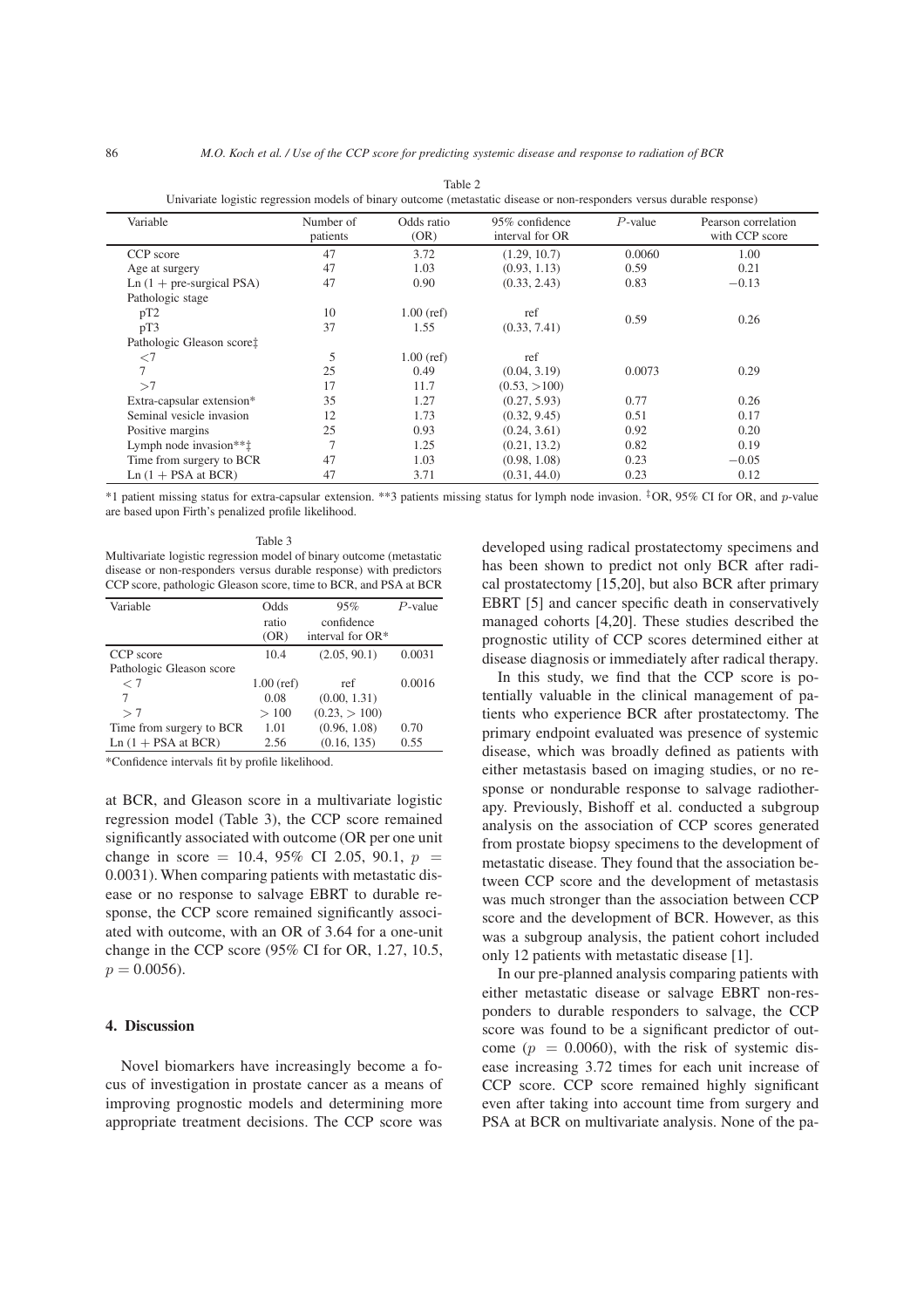tients with a response to salvage radiotherapy had CCP scores greater than 1.

Previously published studies have provided evidence that the association between the CCP score and BCR may be time dependent [\[4\]](#page-4-9). In the setting of primary EBRT, Freedland et al. found that the CCP score was strongly associated with early recurrences, but was less strongly associated with late events. The authors theorized that early BCR was probably a sign of micrometastatic disease, whereas later BCR events may be less indicative of truly aggressive disease and less clinically relevant. The data presented here are consistent with that conclusion in that high CCP scores appear to be a harbinger of existing micro-metastatic disease, and identify patients that are unlikely to benefit from localized salvage therapy.

Our results validate previous findings of only a weak correlation between the CCP score and other clinical variables, suggesting that highly proliferative tumors are not easily identifiable based on standard clinicopathologic variables. Because CCP genes have a prominent role in actively replicating cells [\[18\]](#page-5-7), tumors with high CCP scores may be particularly responsive to future cytotoxic therapies [\[5\]](#page-4-6).

Other gene expression assays have been utilized to examine post-prostatectomy outcomes and have been shown to predict biochemical free, metastasis free and cancer specific survival [\[14\]](#page-5-8). For example, Den et al.compared a genome classifier score between salvage and adjuvant radiation patients and its ability to predict clinical metastasis development [\[6\]](#page-4-10). However, these assays have not been shown to predict the likelihood of responding specifically to salvage local radiation after prostatectomy as we are examining in this study.

This study is limited by its retrospective nature and small patient cohort size. Nonetheless, this is the largest population of prostate cancer patients with metastatic disease evaluated for the role of CCP score thus far in this setting. Larger studies are necessary to validate these results and prove that the score adds prognostic information after adjusting for clinical variables.

By delineating the true relationship of CCP score to disease progression and salvage radiotherapy response, an additional diagnostic tool will be available in the treatment of prostate cancer. Ultimately, CCP scores may predict who would benefit from radiotherapy and conversely who will not respond, thereby avoiding the needless side effects and expense from ineffective treatments.

#### 5. Conclusions

Among patients treated by radical prostatectomy who develop BCR, CCP score may predict systemic disease and could be used to help guide subsequent therapeutic interventions.

### Acknowledgements

Myriad Genetics, Inc. provided funding for the processing of specimens.

#### References

- <span id="page-4-4"></span>[1] Bishoff JT, Freedland SJ, Gerber L et al., Prognostic utility of the cell cycle progression score generated from biopsy in men treated with prostatectomy. *J Urol* 192 (2014), 409–414.
- <span id="page-4-8"></span>[2] Cookson MS, Aus G, Burnett AL et al., Variation in the definition of biochemical recurrence in patients treated for localized prostate cancer: the American Urological Association Prostate Guidelines for Localized Prostate Cancer Update Panel report and recommendations for a standard in the reporting of surgical outcomes. *J Urol* 177 (2007), 540–545.
- <span id="page-4-5"></span>[3] Cooperberg MR, Simko JP, Cowan JE et al., Validation of a Cell-Cycle Progression Gene Panel to Improve Risk Stratification in a Contemporary Prostatectomy Cohort. *J Clin Oncol* 31 (2013), 1428–1434.
- <span id="page-4-9"></span>[4] Cuzick J, Berney DM, Fisher G et al., Prognostic value of a cell cycle progression signature for prostate cancer death in a conservatively managed needle biopsy cohort. *Br J Cancer* 106 (2012), 1095–1099.
- <span id="page-4-6"></span>[5] Cuzick J, Swanson GP, Fisher G et al., Prognostic value of an RNA expression signature derived from cell cycle proliferation genes in patients with prostate cancer: a retrospective study. *Lancet Oncol* 12 (2011), 245–255.
- <span id="page-4-10"></span>[6] Den RB, Yousefi K, Trabulsi EJ et al., Genomic classifier identifies men with adverse pathology after radical prostatectomy who benefit from adjuvant radiation therapy. *J Clin Oncol* 33 (2015), 944–951.
- <span id="page-4-2"></span>[7] Dotan ZA, Bianco FJ, Jr., Rabbani F et al., Pattern of prostatespecific antigen (PSA) failure dictates the probability of a positive bone scan in patients with an increasing PSA after radical prostatectomy. *J Clin Oncol* 23 (2005), 1962–1968.
- <span id="page-4-7"></span>[8] Freedland SJ, Gerber L, Reid J et al., Prognostic Utility of Cell Cycle Progression Score in Men With Prostate Cancer After Primary External Beam Radiation Therapy. *Int J Radiat Oncol Biol Phys* 86 (2013), 848–853.
- <span id="page-4-0"></span>[9] Han M, Partin AW, Pound CR, Epstein JI, Walsh PC. Longterm biochemical disease-free and cancer-specific survival following anatomic radical retropubic prostatectomy, The 15 year Johns Hopkins experience. *The Urologic Clinics of North America* 28 (2001), 555–565.
- <span id="page-4-3"></span>[10] Joniau S, Briganti A, Gontero P et al., Stratification of highrisk prostate cancer into prognostic categories: a European multi-institutional study. *Eur Urol* 67 (2015), 157–164.
- <span id="page-4-1"></span>[11] Kattan MW, Eastham JA, Stapleton AM, Wheeler TM, Scardino PT. A preoperative nomogram for disease recurrence following radical prostatectomy for prostate cancer. *J Natl Cancer Inst* 90 (1998), 766–771.